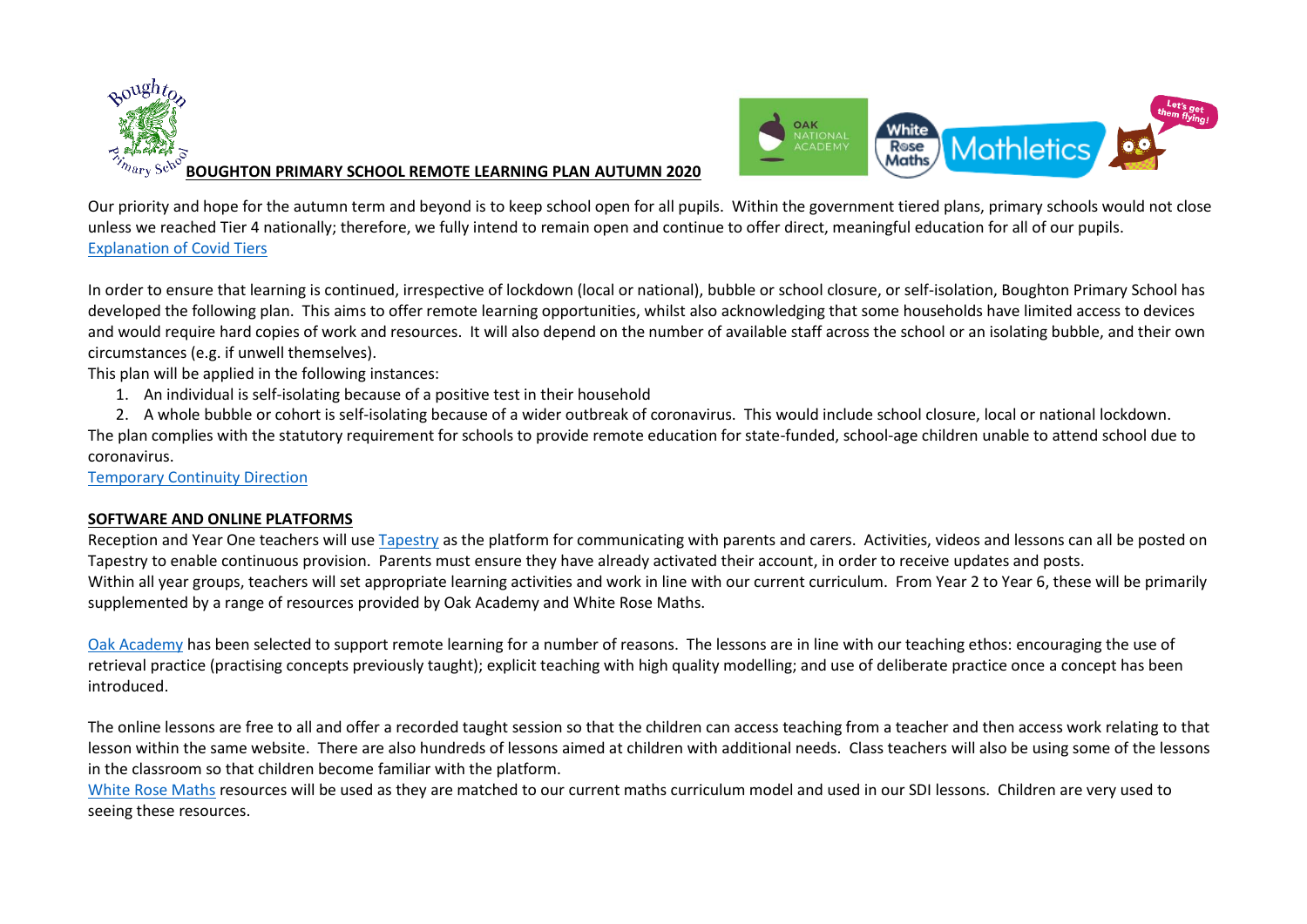Other online resources that we either subscribe to or are free for use at home are Oxford Owl and Mathletics. [Oxford Owl](https://home.oxfordowl.co.uk/reading/free-ebooks/) offers hundreds of tablet-friendly e-books for children to read at home, all linked to the book banding system that we use at school. [Mathletics](https://www.mathletics.com/uk/) has been in use at Boughton for over a year and teachers are able to set tasks for children, which help them to practise basic skills but can also be linked to the classroom curriculum. The school is also trialling Numbots, TT Rockstars and Readiwriter Spelling but these are new to us and not yet part of our daily practice. More information will follow as we become conversant with these.

Teachers have had initial training in the use of Google Classroom, this will be ongoing throughout the autumn term. Our plan is to start posting homework on Google Classroom, so that children and parents become used to accessing this. We will make use of this resource with the opportunity for the children to communicate with their teacher through Google Classroom when possible. Times will be scheduled and parents advised of this. Often this will be used so children can drop-in, to receive further support after accessing the Oak Academy resources.

If for any reason teachers are unable to make use of Google Classroom, we will revert to using Zoom as a back-up and will follow our safeguarding protocols previously set up. There is no requirement within the government directive for lessons to be live-streamed.

In the event of any form of isolation and loss of learning caused by Coronavirus, pupils' engagement in home learning will be compulsory, as is the expectation that Boughton Primary School makes that provision available and accessible to all. However, if children themselves are too ill to attend then they should not be expected to engage in home learning until well enough to do so. There may also be occasions when too many staff are unwell or unavailable to plan continuous provision or live lessons/communication; in that circumstance we will make use of the software mentioned, worksheets and other resources (see below).

In preparation for home-learning, parents and children will need the logins and passwords for Google Classroom and Mathletics; if not already available, these will be issued within one school day of a bubble closure. Parents will also need to have already set up a free account with Oxford Owl in order to access the range of ebooks available.

## **Worksheets, books and practical resources**

If a child is isolated from school during the school day, i.e. sent home, either to receive a test or self-isolate as someone in the household is being tested, they will leave school with a pack of work and their own stationery pack. Children will have immediate opportunity to continue their learning.

This will not be possible if the isolation starts before or after the school day; staff will need time to collate the pack and leave it available for collection. The work packs will be generic, i.e. basic skills work that would be relevant at any stage of the year, i.e. arithmetic, reading, spelling, writing and handwriting.

The summary on the next page outlines what will happen in the case of one pupil isolating, or a whole bubble or school closure.

Mary James Head Teacher